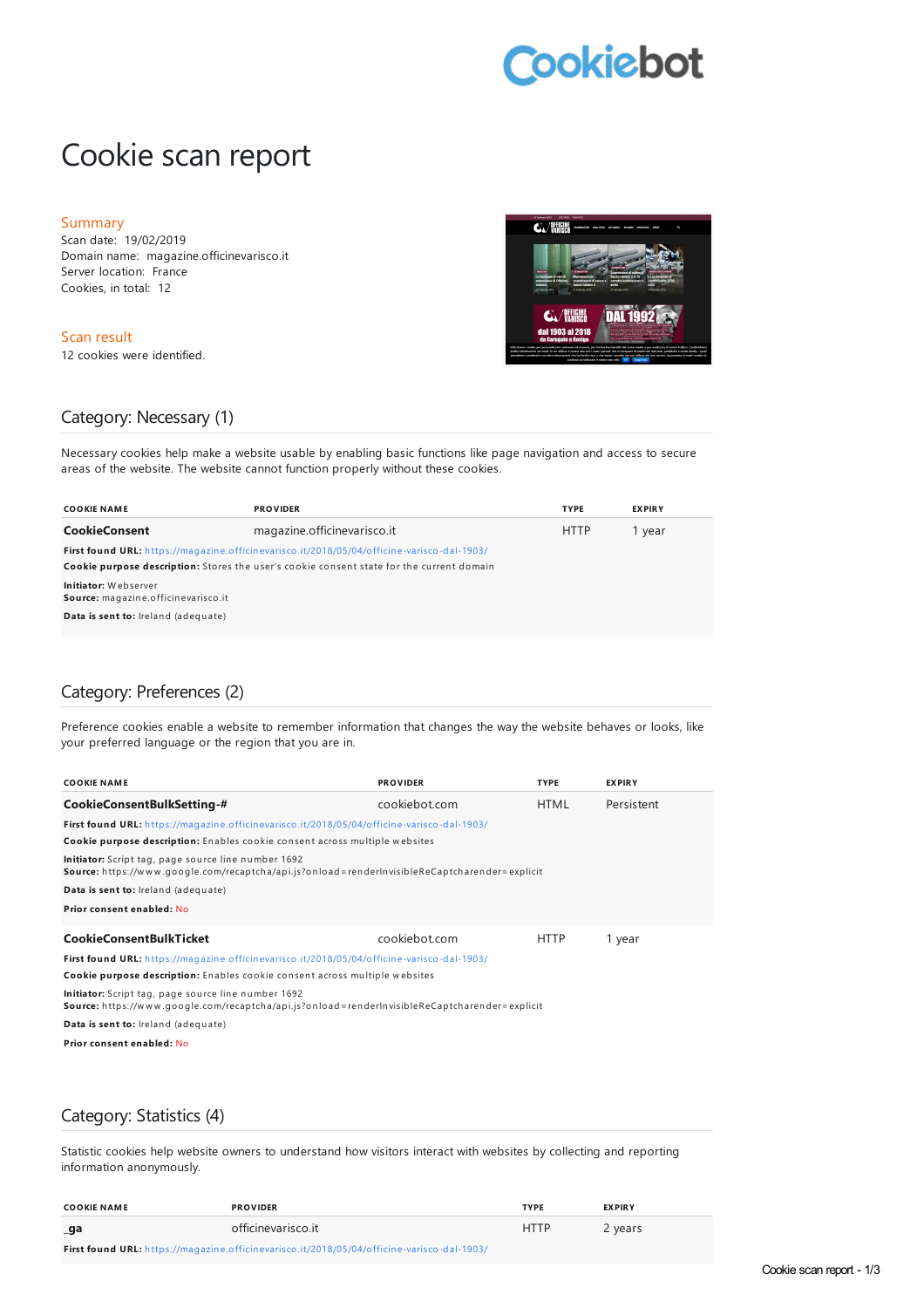|                                                                                                                                  | Cookie purpose description: Registers a unique ID that is used to generate statistical data on how the visitor uses the website.                                            |             |         |
|----------------------------------------------------------------------------------------------------------------------------------|-----------------------------------------------------------------------------------------------------------------------------------------------------------------------------|-------------|---------|
| Initiator: Page source line number 1643-1649<br>Source: Inline script                                                            |                                                                                                                                                                             |             |         |
| Data is sent to: France (adequate)                                                                                               |                                                                                                                                                                             |             |         |
| Prior consent enabled: No                                                                                                        |                                                                                                                                                                             |             |         |
| _gat                                                                                                                             | officinevarisco.it                                                                                                                                                          | <b>HTTP</b> | 1 day   |
|                                                                                                                                  | First found URL: https://magazine.officinevarisco.it/2018/05/04/officine-varisco-dal-1903/<br>Cookie purpose description: Used by Google Analytics to throttle request rate |             |         |
| Initiator: Page source line number 1643-1649<br>Source: Inline script                                                            |                                                                                                                                                                             |             |         |
| Data is sent to: France (adequate)                                                                                               |                                                                                                                                                                             |             |         |
| Prior consent enabled: No                                                                                                        |                                                                                                                                                                             |             |         |
| _gid                                                                                                                             | officinevarisco.it                                                                                                                                                          | <b>HTTP</b> | 1 day   |
|                                                                                                                                  | First found URL: https://magazine.officinevarisco.it/2018/05/04/officine-varisco-dal-1903/                                                                                  |             |         |
| Cookie purpose description: Registers a unique ID that is used to generate statistical data on how the visitor uses the website. |                                                                                                                                                                             |             |         |
| Initiator: Page source line number 1643-1649<br>Source: Inline script                                                            |                                                                                                                                                                             |             |         |
| Data is sent to: France (adequate)                                                                                               |                                                                                                                                                                             |             |         |
| Prior consent enabled: No                                                                                                        |                                                                                                                                                                             |             |         |
| collect                                                                                                                          | google-analytics.com                                                                                                                                                        | Pixel       | Session |
|                                                                                                                                  | First found URL: https://magazine.officinevarisco.it/2018/05/04/officine-varisco-dal-1903/                                                                                  |             |         |
| devices and marketing channels.                                                                                                  | Cookie purpose description: Used to send data to Google Analytics about the visitor's device and behavior. Tracks the visitor across                                        |             |         |

**Initiator:** Inline script, page source line number 1643-1649

**Source:** h ttps://w w w .google-an alytics.com/r/collect?v=1\_v=j73a=1682231805t=pageview \_s=1dl=h ttps%3A%2F%2Fmagazin e.officin evar isco.it%2F2018%2F05%2F04%2Fofficine-varisco-dal-1903%2Ful=en-usde=UTF-8dt=Officine%20Varisco….%20dal%201903%20-%20Offici<br>ne%20Varisco%20Magazinesd=24-bitsr=1024x768vp=999x740je=0\_u=IEBAAUAB~jid=995130234gjid=907007799cid=5

**Data is sent to:** United States (adequate)

**Prior consent enabled:** No

#### Category: Marketing (5)

Marketing cookies are used to track visitors across websites. The intention is to display ads that are relevant and engaging for the individual user and thereby more valuable for publishers and third party advertisers.

| COOKIE NAME                                                                                                                                                                                                                                                        | <b>PROVIDER</b>                                                                                                               | <b>TYPE</b> | <b>EXPIRY</b> |  |
|--------------------------------------------------------------------------------------------------------------------------------------------------------------------------------------------------------------------------------------------------------------------|-------------------------------------------------------------------------------------------------------------------------------|-------------|---------------|--|
| <b>NID</b>                                                                                                                                                                                                                                                         | google.com                                                                                                                    | <b>HTTP</b> | 6 months      |  |
|                                                                                                                                                                                                                                                                    | First found URL: https://magazine.officinevarisco.it/2018/05/04/officine-varisco-dal-1903/                                    |             |               |  |
|                                                                                                                                                                                                                                                                    | Cookie purpose description: Registers a unique ID that identifies a returning user's device. The ID is used for targeted ads. |             |               |  |
| Initiator: Script tag, page source line number 1692<br>Source: https://www.google.com/recaptcha/api.js?onload=renderInvisibleReCaptcharender=explicit                                                                                                              |                                                                                                                               |             |               |  |
| Data is sent to: Netherlands (adequate)                                                                                                                                                                                                                            |                                                                                                                               |             |               |  |
| Prior consent enabled: No                                                                                                                                                                                                                                          |                                                                                                                               |             |               |  |
|                                                                                                                                                                                                                                                                    |                                                                                                                               |             |               |  |
| rc::a                                                                                                                                                                                                                                                              | google.com                                                                                                                    | <b>HTML</b> | Persistent    |  |
|                                                                                                                                                                                                                                                                    | First found URL: https://magazine.officinevarisco.it/2018/05/04/officine-varisco-dal-1903/                                    |             |               |  |
| Cookie purpose description: Used in context with video-advertisement. The cookie limits the number of times a visitor is shown the<br>same advertisement-content. The cookie is also used to ensure relevance of the video-advertisement to the specific visitor.  |                                                                                                                               |             |               |  |
| Initiator: Page source line number 1692<br>Source: Inline script                                                                                                                                                                                                   |                                                                                                                               |             |               |  |
| Data is sent to: Netherlands (adequate)                                                                                                                                                                                                                            |                                                                                                                               |             |               |  |
| Prior consent enabled: No                                                                                                                                                                                                                                          |                                                                                                                               |             |               |  |
| rc::b                                                                                                                                                                                                                                                              | google.com                                                                                                                    | <b>HTML</b> | Session       |  |
|                                                                                                                                                                                                                                                                    | First found URL: https://magazine.officinevarisco.it/2018/05/04/officine-varisco-dal-1903/                                    |             |               |  |
| Cookie purpose description: Used in context with video-advertisement. The cookie limits the number of times a visitor is shown the sa<br>me advertisement-content. The cookie is also used to ensure relevance of the video-advertisement to the specific visitor. |                                                                                                                               |             |               |  |
| Initiator: Page source line number 1692<br>Source: Inline script                                                                                                                                                                                                   |                                                                                                                               |             |               |  |
| Data is sent to: Netherlands (adequate)                                                                                                                                                                                                                            |                                                                                                                               |             |               |  |
| Prior consent enabled: No                                                                                                                                                                                                                                          |                                                                                                                               |             |               |  |
| rc::c                                                                                                                                                                                                                                                              | google.com                                                                                                                    | <b>HTML</b> | Session       |  |
|                                                                                                                                                                                                                                                                    | First found URL: https://magazine.officinevarisco.it/2018/05/04/officine-varisco-dal-1903/                                    |             |               |  |

**Cookie purpose description:** Un classified

**Initiator:** Page source line number 1692

Source: Inline script